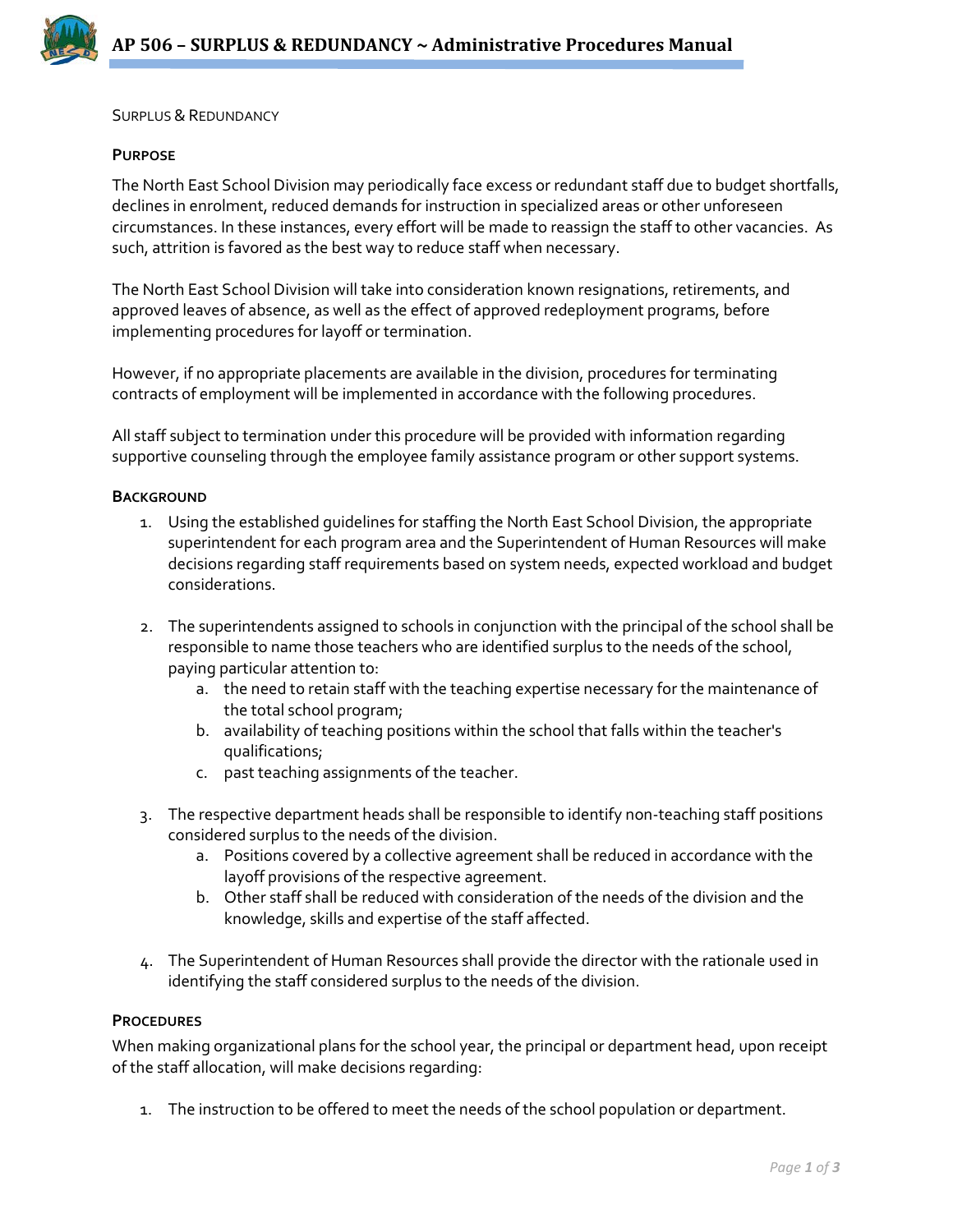

- 2. The way in which the school or department will be organized to best provide the programs.
- 3. The need to retain staff with the expertise necessary for the maintenance of the total school or department program.
- 4. The distribution of the assignments among the employees remaining on contract at the school or with the department.

## *TEACHERS*

When the total instructional needs for the projected school population are not sufficient to provide assignments to all the teachers, those teachers are now declared surplus to the school.

- 1. If a surplus of teachers is identified in a school the principal will make a recommendation with respect to which teachers will be retained. In arriving at that recommendation the principal shall select those teachers considering the following criteria in decreasing order of importance:
	- i. Those possessing the most appropriate training, skills, experience and personal qualities to teach the programs that best meet the educational interests and needs of students.
	- ii. Those deemed relatively more effective, as determined by performance appraisals completed by administrative and supervisory staff.
	- iii. Those with the versatility to teach a wide variety of subjects.
	- iv. Those with the ability and adaptability to teach a number of different grade levels.
	- v. Those with the greatest degree of involvement, as determined by comparative data, in various professional development activities.
	- vi. Those with the greater number of years of post-secondary training in education.
	- vii. The person's suitability to fill anticipated future program needs.

Where application of the above noted criteria do not determine teacher retention, seniority will be the deciding factor.

- 2. Where a teacher is deemed surplus to the program needs of a particular school, that teacher will be considered for vacancies that may occur in other schools in the division, assuming there is a match between the training, skills, and experience of the teacher and the requirements of vacant teaching assignment.
- 3. If after filling all the known vacant positions, there is a division surplus of teaching staff, procedures for termination of teaching contracts will be implemented.

The guidelines for termination of teaching contracts are as follows:

- a. The superintendent of learning will identify the teacher(s) whose contract(s) will be subject to termination, by considering the following in ascending order:
	- i. Those possessing the most appropriate training, skills, experience and personal qualities to teach the programs that best meet the educational interests and needs of students.